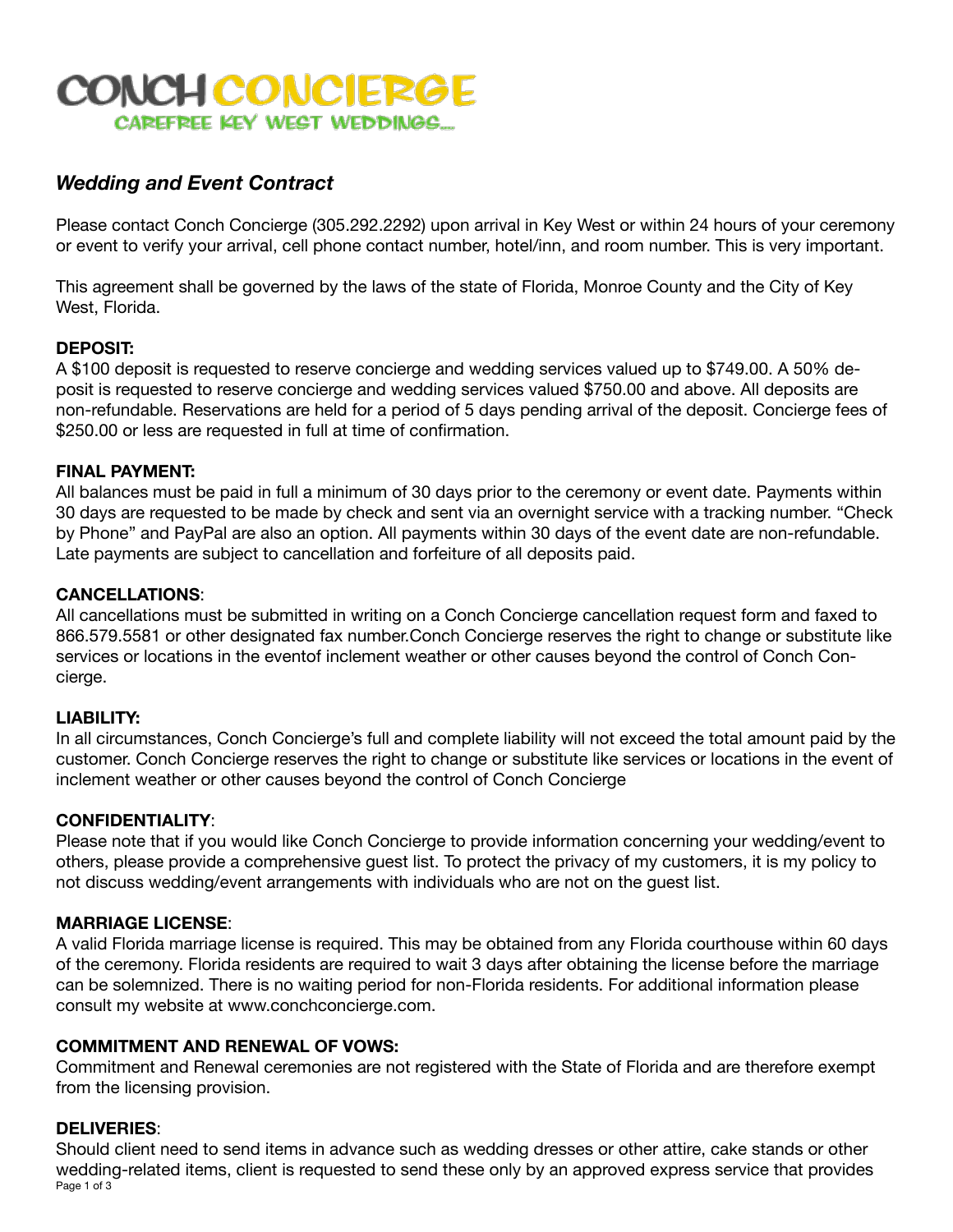a tracking number such as Federal Express, UPS, etc., and to send items no earlier than 14 days prior to the event. In addition, client is requested to advise Conch Concierge of this intention before items are sent. Conch Concierge cannot accept responsibility for storing items without prior consent. Such storage may involve an additional fee.

## **WEATHER**:

While Key West is blessed with some of the best weather in the country, clients should be aware that the period of June 1 to November 30 is considered "hurricane season". While we can never predict in advance the weather on a particular day and time, chances of a significant weather event are increased during the hurricane season and are greatest during the months of August, September and early October. Clients are advised to please take this into consideration when planning your event. Travel insurance is strongly recommended and may cover some of your non-refundable expenses. Other prudent considerations are to create a back-up plan such as providing for a tent or other covered location. This becomes even more important when groups of approximately 20 persons or more are gathered.

Additionally, clients are reminded that Conch Concierge's policy is to consider all deposits non-refundable upon receipt and that final payments, which are due 30 days prior to the event, are also non-refundable. Conch Concierge will work with the client to create alternatives, but this may involve additional costs, and recovery of vendor advance payments cannot be guaranteed. An example of the difficulty in recovering vendor payments is caterers who have already purchased food for your event and will not be able to recover monies, should the client be forced to cancel in the event of inclement weather. Such advance payments are frequently considered non-refundable by caterers and other vendors. Specific policies vary from vendor to vendor.

#### **USE OF PUBLIC SPACES:**

While certain public spaces such as beaches, gardens and parks are free to use. Client assumes responsibility and will insure that areas are left in the original or better condition than found. Client will insure that items such as, but not limited to, flowers, flower petals, cups, confetti, food, streamers etc. are properly disposed of following the ceremony. This may require bringing a rake, garbage bags, etc. to the ceremony site. In addition, I ask that you designate someone in advance to manage this task. Conch Concierge is available to handle this task if requested in advance. (fee applies.)

Your signature below acknowledges your acceptance of the above terms and conditions.

#### **PHOTOGRAPHY:**

All photos are presented in a digital on line format only. Photo packages do not include prints or any other digital media such as CD/DVD. Packages including a specified number of images represent a minimum estimate of the number to be included in your on line album. An email link will be sent to you after the ceremony which will allow you access to your on line photo album, prints of your images may be purchased there. If you prefer, an archival quality CD/DVD of your photos is also available for purchase. Prices vary depending on the size of your digital file, please inquire for details.

Your deposit and/or signature acknowledges your acceptance of the terms and conditions included in this contract.